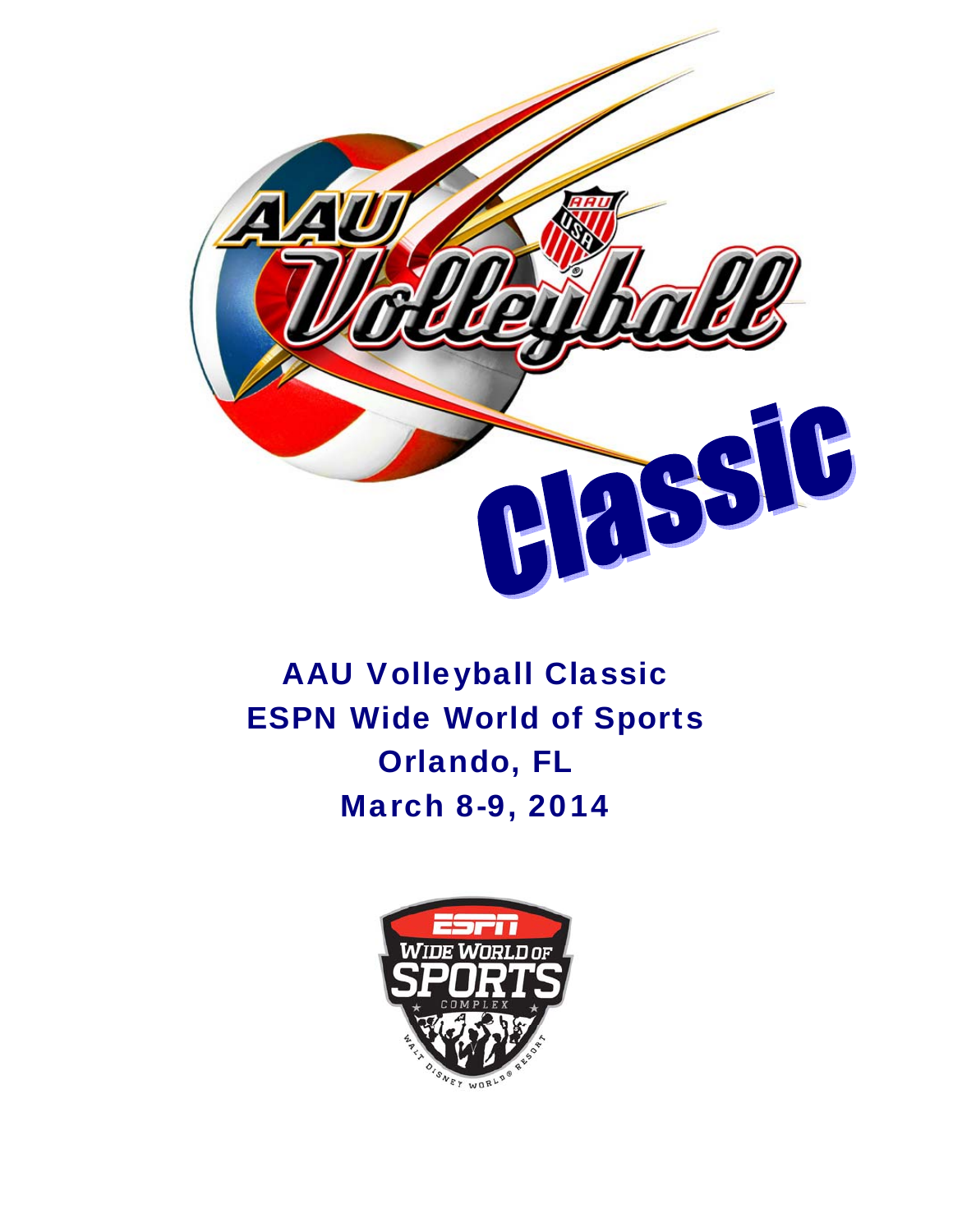

# **ALL SCHEDULES AND RESULTS ARE ONLINE AT www.aauvolleyball.org and www.advancedeventsystems.com**

# **It is each team's responsibility to check the website for updates.**

**Computers are available in the HP Field House and the Josten's Center.**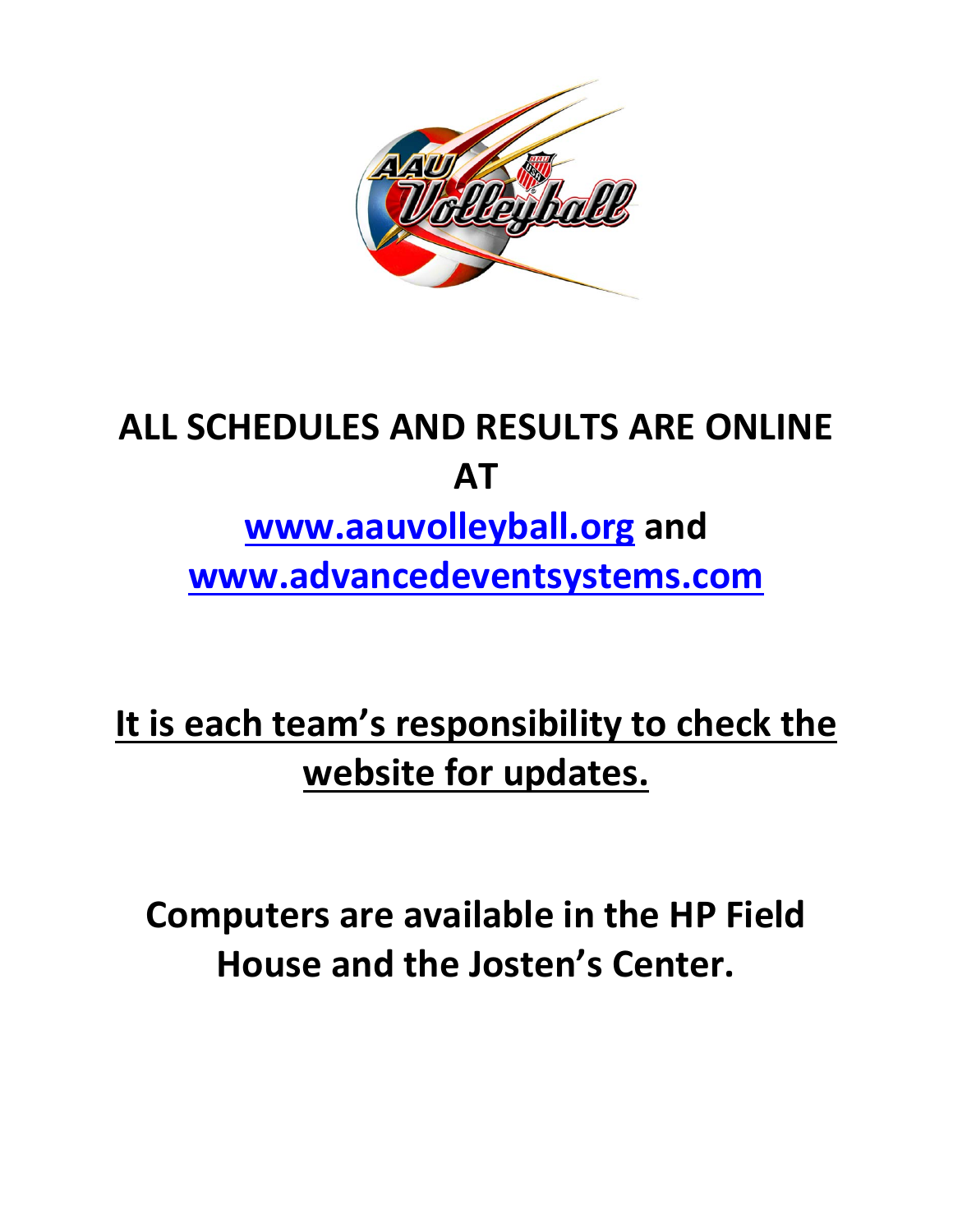

#### **AMATEUR ATHLETIC UNION** OF THE UNITED STATES, INC.

P.O. Box 22409 Lake Buena Vista, FL 32830

407.934.7200

www.aausports.org

Dear Teams and Coaches:

Welcome to the **2014 AAU VOLLEYBALL CLASSIC**. AAU is happy to host this event at ESPN WIDE WORLD OF SPORTS again this year. There will be 134 girls' teams playing in a 2‐day format.

AAU hopes you have a great time here in Orlando. Good luck in the competition! Have fun, but most importantly, leave the tournament knowing that you played hard, had a great time, and made loads of new friends.

Make plans to return to Orlando this summer for the AAU Girls' Junior National Volleyball Championships at ESPN Wide World of Sports on June 16‐24, 2014. This event is the largest volleyball tournament in the world and we appreciate the strong support of the Florida clubs. This year's event will offer Open, Premier, Club and Classic divisions so there is a division for every level of play. Register online at www.aauvolleyball.org.

Thank you for your support of AAU Volleyball!

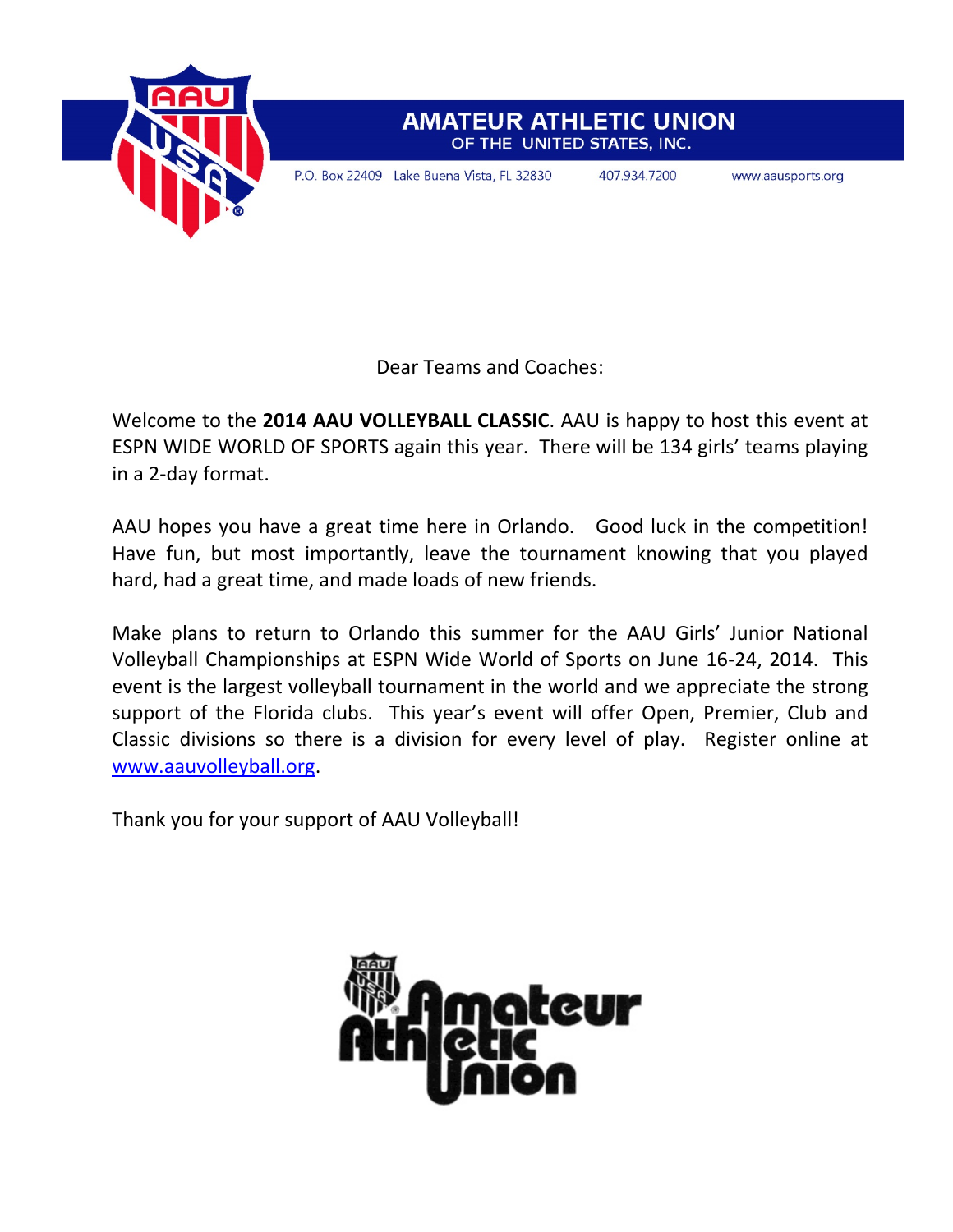## 2014 AAU VOLLEYBALL CLASSIC TOURNAMENT FORMAT

#### 18 AND UNDER - 7 TEAMS

Saturday and Sunday will consist of pool play. (1) pool of (7) teams

(7) team pools will be playing 2 out of 3 games per match.

25 point games Rally games.

15 point Rally in the 3rd game.

The winner of the (7) team pool will be the Gold division winner.

#### 17 AND UNDER - 15 TEAMS

Saturday will consist of pool play. (3) pools of (4) teams and (1) pool of (3) teams.

(4) team pools will be playing 2 out of 3 games per match. 25 point games Rally games. 15 point Rally in the 3rd game.

(3) team pools will be playing 3 games 25 point games Rally games.

Sunday will consist of a Gold and Silver elimination bracket and a Bronze division pool.

1<sup>st</sup> and 2<sup>nd</sup> place finish teams of each pool will advance to the Gold division. 3<sup>rd</sup> place finish teams of each pool will advance to the Silver division 4th place finish teams of each pool will advance to the Bronze division. The Bronze division will be a 3 team pool playing 2 out of 3 games per match, 25 point rally games, 15 point rally in the 3rd.

#### 16 AND UNDER - 21 TEAMS

Saturday will consist of pool play. (4) pools of (4) teams and (1) pool of (5) teams

(4) team and (5) team pools will be playing 2 out of 3 games per match. 25 point games Rally games. 15 point Rally in the 3rd game.

Sunday will consist of a Gold, Silver and Bronze single elimination bracket.

1<sup>st</sup> and 2<sup>nd</sup> place finish teams of each pool will advance to the Gold division. 3<sup>rd</sup> place finish teams of each pool will advance to the Silver division 4th and 5th place finish teams of each pool will advance to the Bronze division.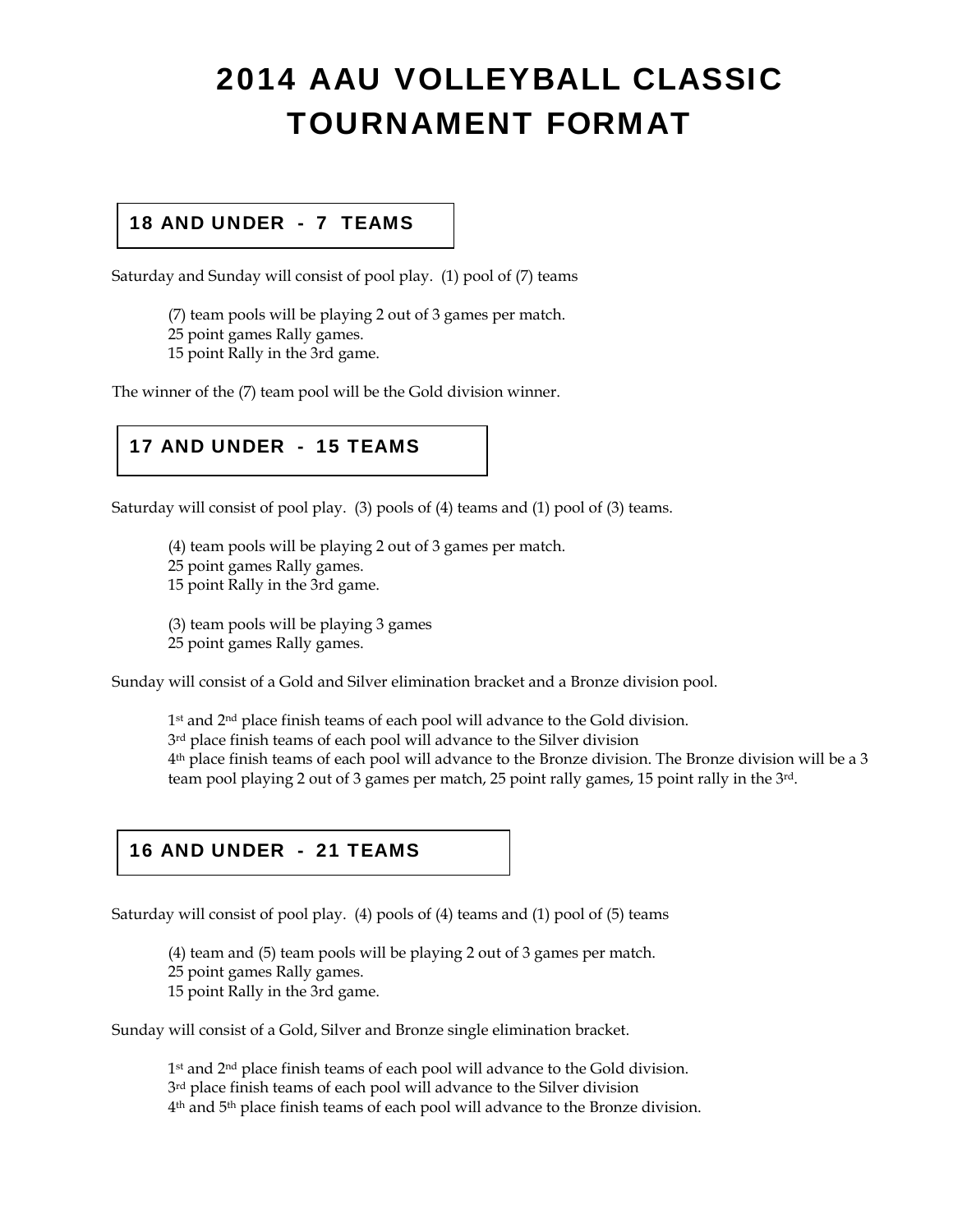#### 15 AND UNDER - 16 TEAMS

Saturday will consist of pool play. (4) pools of (4) teams.

(4) team pools will be playing 2 out of 3 games per match. 25 point games Rally games. 15 point Rally in the 3rd game.

Sunday will consist of a Gold, Silver and Bronze single elimination bracket.

1<sup>st</sup> and 2<sup>nd</sup> place finish teams of each pool will advance to the Gold division. 3<sup>rd</sup> place finish teams of each pool will advance to the Silver division. 4th place finish teams of each pool will advance to the Bronze division.

#### 14 AND UNDER - 34 TEAMS

Saturday will consist of pool play. (7) pools of (4) teams and (2) pools of (3) teams

(3) team and (4) team pools will be playing 2 out of 3 games per match. 25 point games Rally games. 15 point Rally in the 3rd game.

(3) team pools will also play a crossover match.

Sunday will consist of a Gold, Silver and Bronze single elimination bracket.

1<sup>st</sup> and 2<sup>nd</sup> place finish teams of each pool will advance to the Gold division. 3<sup>rd</sup> place finish teams of each pool will advance to the Silver division. 4th place finish teams of each pool will advance to the Bronze division

#### 13 AND UNDER - 18 TEAMS

Saturday will consist of pool play. (3) pools of (4) teams and (2) pools of (3) teams

(3) team and (4) team pools will be playing 2 out of 3 games per match. 25 point games Rally games. 15 point Rally in the 3rd game.

(3) team pools will have a cross-over match.

Sunday will consist of a Gold and Silver elimination bracket and a Bronze division pool.

1<sup>st</sup> and 2<sup>nd</sup> place finish teams of each pool will advance to the Gold division.

3<sup>rd</sup> place finish teams of each pool will advance to the Silver division.

4th place finish teams of each pool will advance to the Bronze division. The Bronze division will be a 3 team pool playing 2 out of 3 games per match, 25 point rally games, 15 point rally in the 3rd.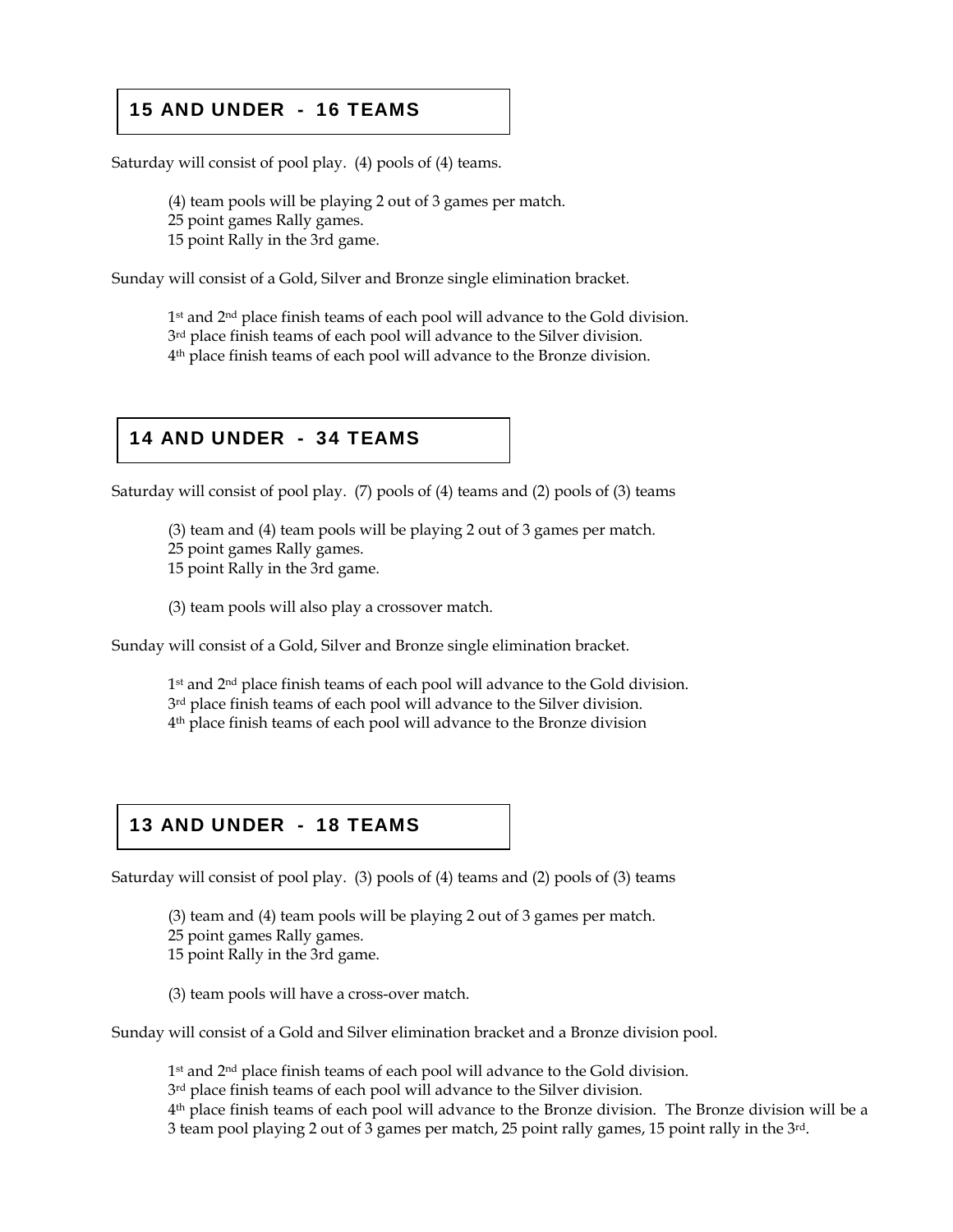#### 12 AND UNDER - 12 TEAMS

Saturday will consist of pool play. (3) pools of (4) teams.

 (4) team pools will be playing 2 out of 3 games per match. 25 point games Rally games.

15 point Rally in the 3rd game.

Sunday will consist of a Gold and Silver single elimination bracket.

1<sup>st</sup> and 2<sup>nd</sup> place finish teams of each pool will advance to the Gold division. 3<sup>rd</sup> and 4<sup>th</sup> place finish teams of each pool will advance to the Silver division.

#### 11 AND UNDER - 7 TEAMS

Saturday will consist of pool play. (1) pool of (4) teams and (1) pool of (3) teams

(4) team pools will be playing 2 out of 3 games per match. 25 point games Rally games. 15 point Rally in the 3rd game.

 (3) team pools will be playing 3 games 25 point games Rally games.

Sunday will consist of a Gold single elimination bracket.

All teams will advance to the Gold division.

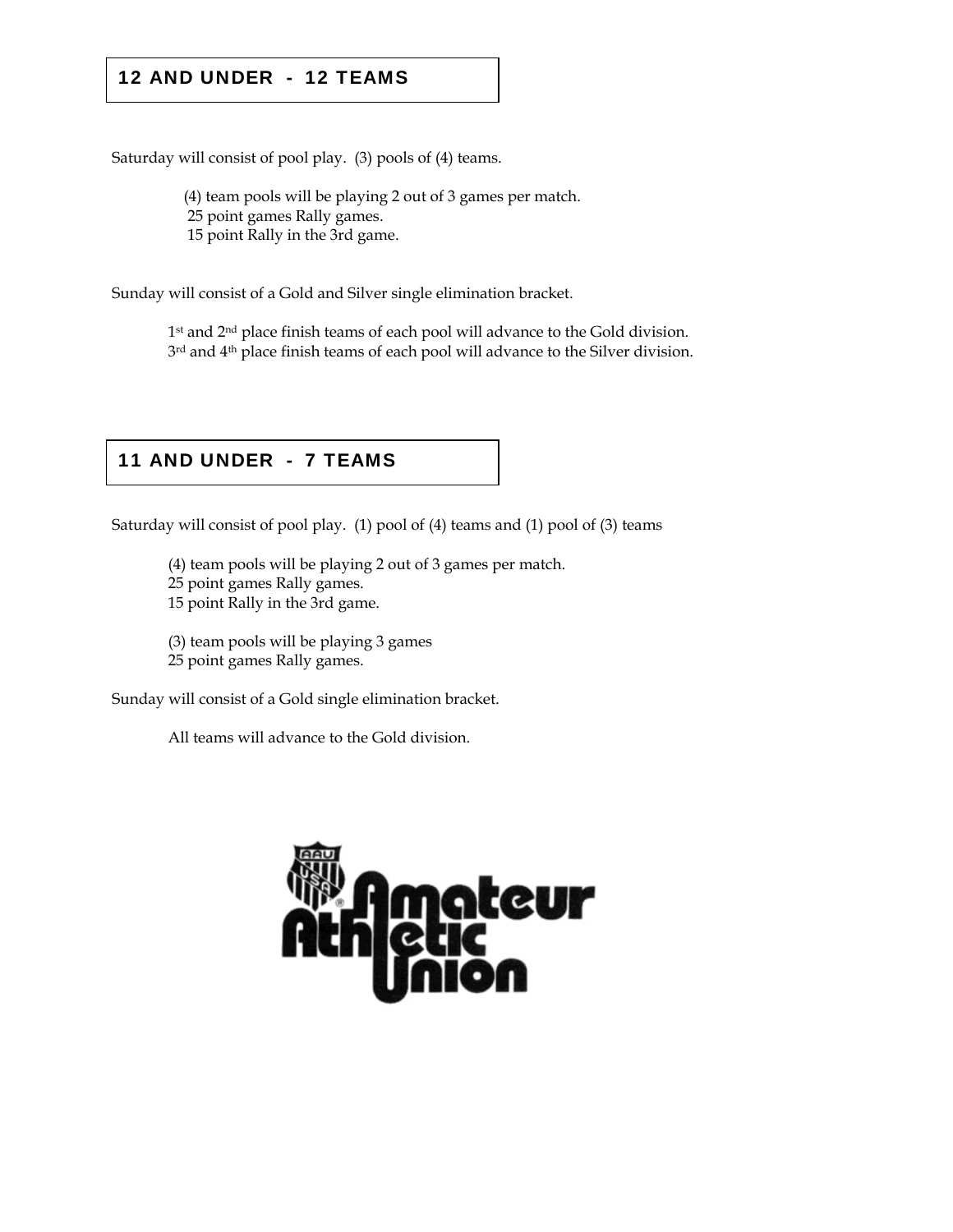#### **2014 AAU VOLLEYBALL CLASSIC 18 and Under Division - 7 Teams**

**Saturday/Sunday**

**7 Teams**

**7 Team Pool** 

**Pool Play determnse the winner** 

#### **2014 AAU VOLLEYBALL CLASSIC 17 and Under Division - 15 Teams (REVISED)**

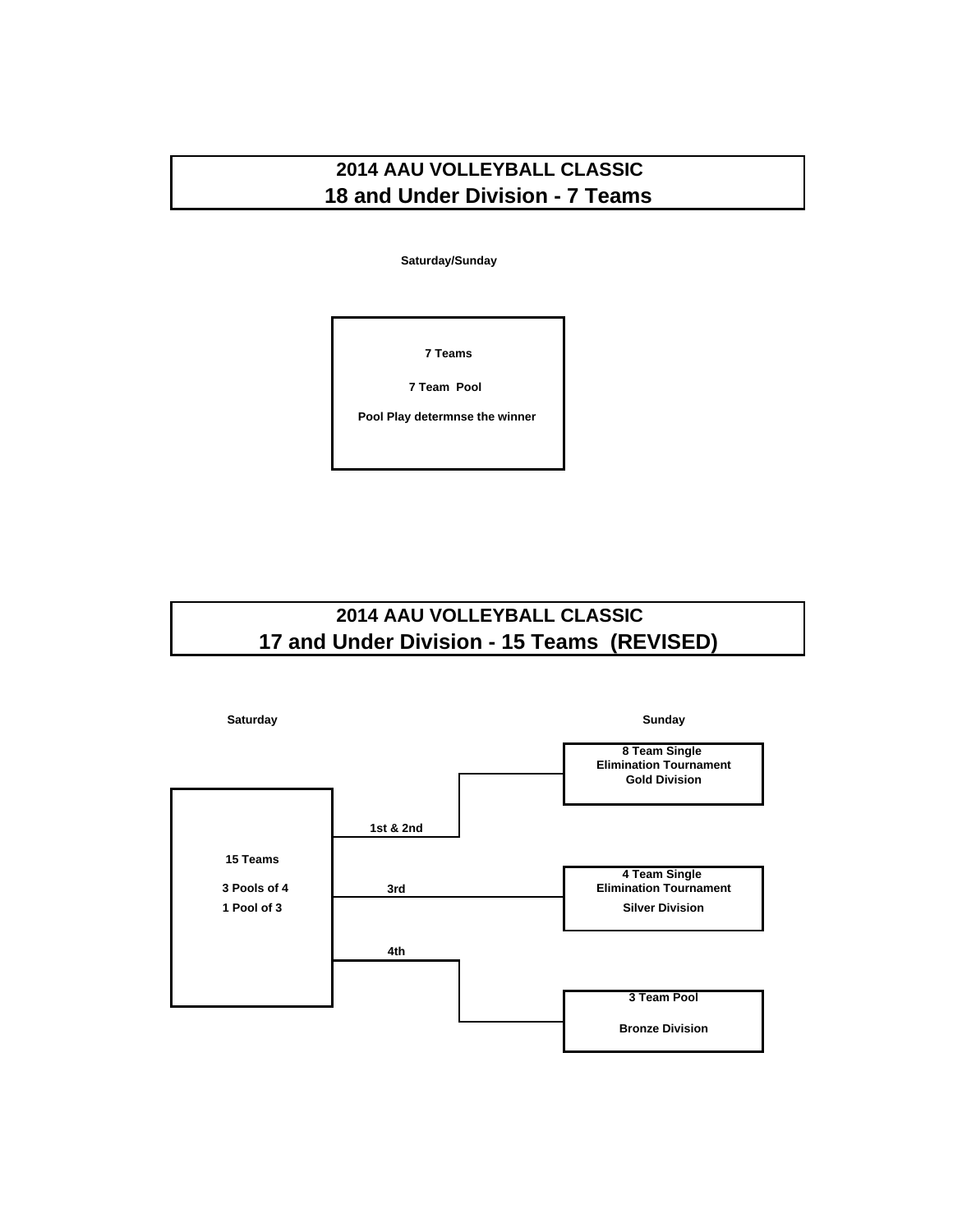#### **2014 AAU VOLLEYBALL CLASSIC 16 and Under Division - 21 Teams**



#### **2014 AAU VOLLEYBALL CLASSIC 15 and Under Division - 16 Teams**

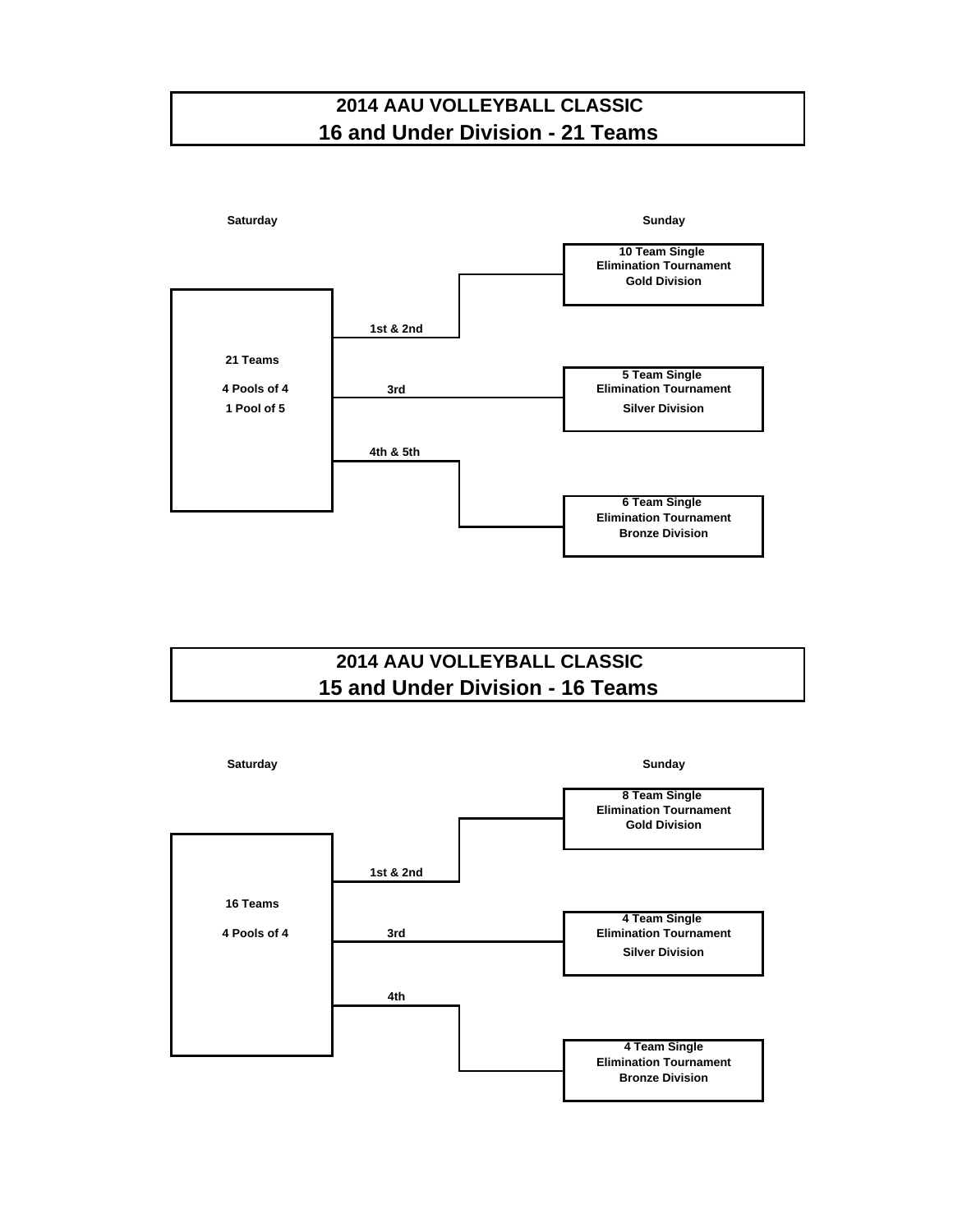



#### **2014 AAU VOLLEYBALL CLASSIC 13 and Under Division - 18 Teams**

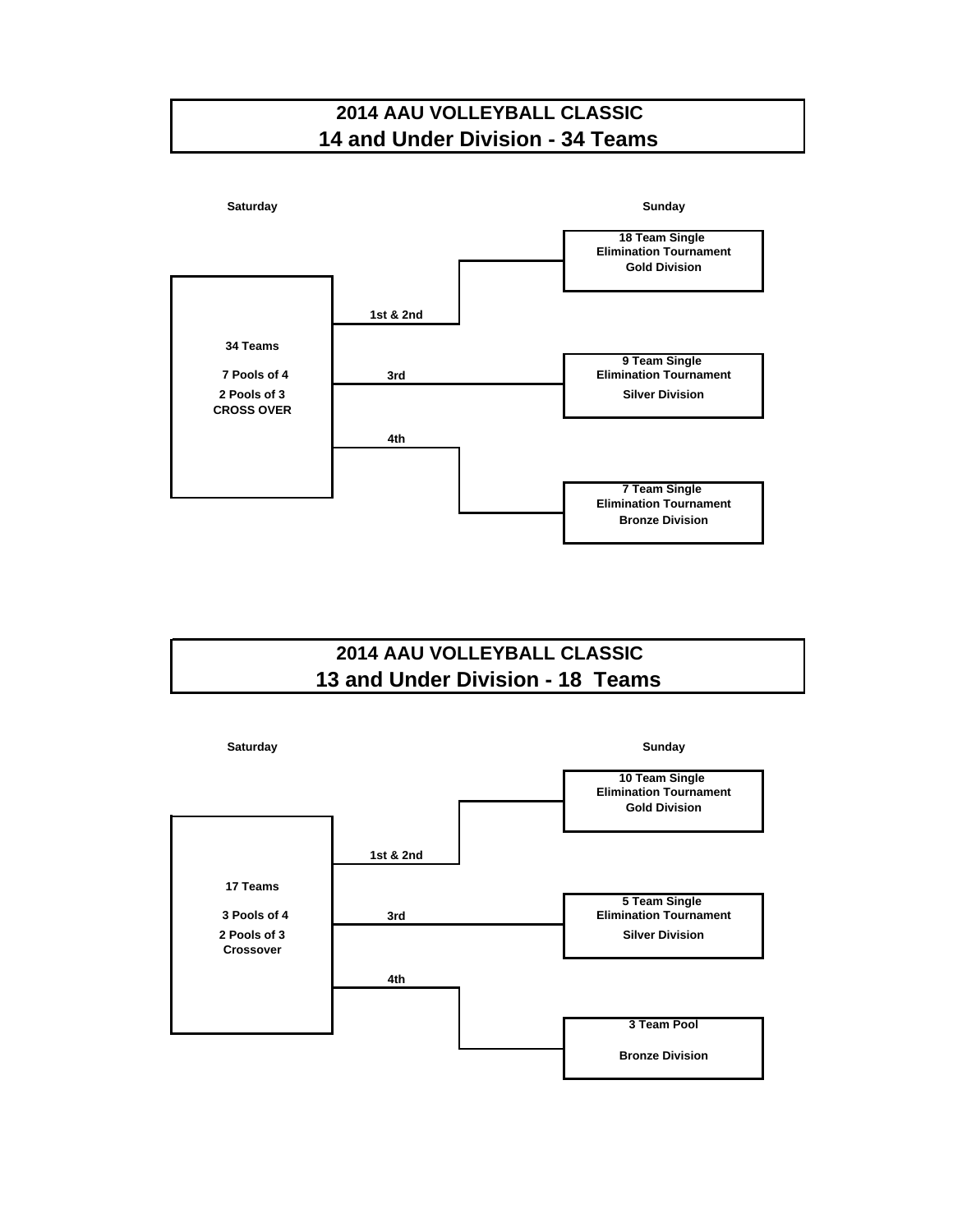#### **2014 AAU VOLLEYBALL CLASSIC 12 and Under Division - 12 Teams**



#### **2014 AAU VOLLEYBALL CLASSIC 11 and Under Division - 7 Teams**

| Saturday                              |                  | Sunday                                                                 |
|---------------------------------------|------------------|------------------------------------------------------------------------|
| 7 Teams<br>1 Pool of 3<br>1 Pool of 4 | <b>ALL TEAMS</b> | 7 Team Single<br><b>Elimination Tournament</b><br><b>Gold Division</b> |
|                                       |                  |                                                                        |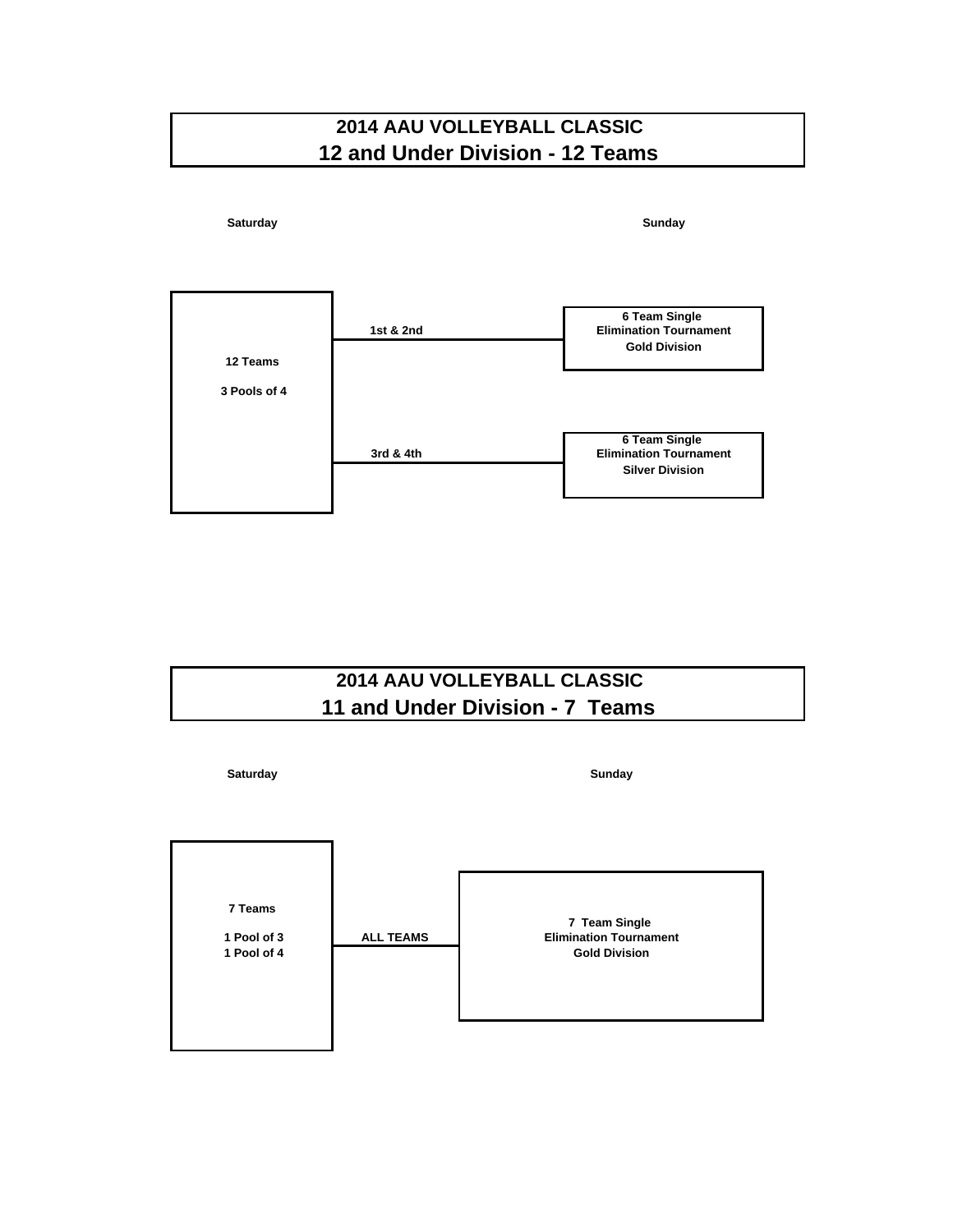### **TOURNAMENT INFORMATION**

#### **TEAM CHECK-IN**

A team representative must check-in on Friday, March 7, 2014 at the ESPN Wide World of Sports Complex from 4:00 pm to 7:00 pm. Athletes are not required to attend. The team representative will need to verify the team roster (including uniform numbers) and will receive credentials for athletes and coaches. It is the team representatives responsibility to distribute the appropriate credentials to athletes and coaches prior to admittance into the facility.

#### **WAVE TIMES AND PLAYING SITES**

Competition will be held at ESPN Wide World of Sports Complex.

Courts 1 to 12 are located in the HP Fieldhouse. Courts 13 to 21 are located in the Josten's Center.

Wave times are listed below, but it is the responsibility of the coach to verify the schedule online. Any schedule updates will be posted online.

AM Wave 8:00AM – 1:00PM PM Wave 3:00PM – 8:00PM (18s wave will start at 2:00 pm)

#### **RULES**

AAU follows USAV rules as modified by the AAU National Committee.

- Rally scoring in each game. 25 points in the first 2 games and 15 points in the third game. Some 3 team pools will play a cross over match and some will play 3 games to 25 points. Check the format and schedule for details.
- The Libero can serve.
- You may have 2 liberos for each set.

#### **WARM-UP**

There will be no shared hitting during warm-ups. The first match of the pool for each team will have a warm-up time of 2-4-4. (4 minutes for one team to have the entire court - 4 minutes for the opposing team to have the entire court).

All the remaining matches for that pool will have a warm-up time of 4-4. (4 minutes for one team to have the entire court - 4 minutes for the opposing team to have the entire court. There is no shared serving after the first match for each team).

#### **PROTESTS**

If a protest is to be filed, it must be done at the time of the incident. NO LATER. The first referee is obligated to acknowledge and record all protests. Only the floor captain may file protests, except in the 11 through 14 age divisions where the acting team coach may file the protest.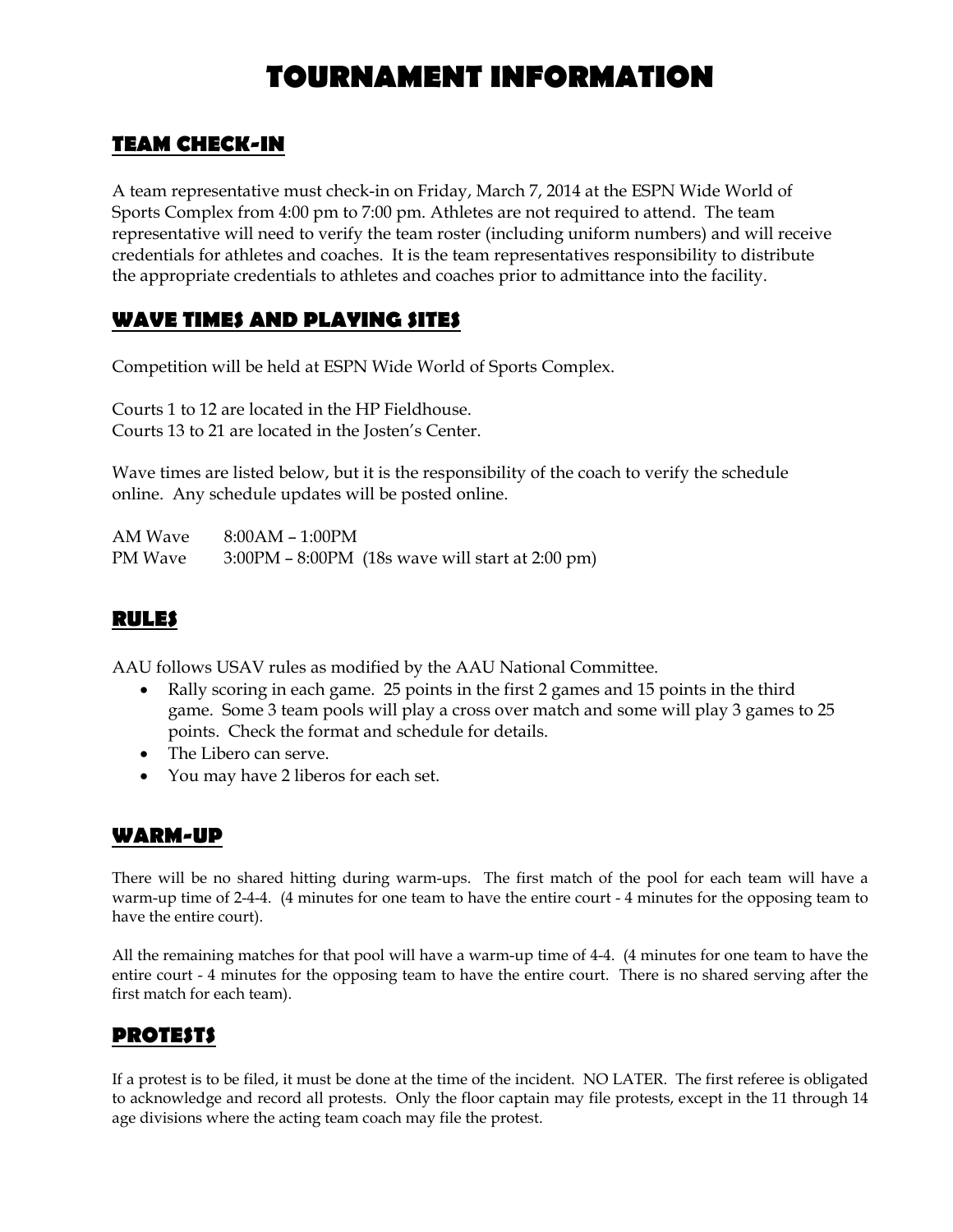#### **OFFICIATING RESPONSIBILITIES**

#### **A ROSTERED COACH MUST BE AT THE SCORE TABLE WHEN THEIR TEAM IS REFEREEING**. A certified 1st referee will be provided for each match.

Each team is responsible for supplying 1 down official, 2 lines people, 1 scorekeeper, 1 visible scorekeeper and 1 Libero tracker. Each team must provide whistles. Failure to provide officiating for your next assigned match could result in a forfeit of the first game of your next match. For every minute your officiating team is late, 1 point is given to the opponent in your match, up to the 25-0 forfeit**. No more than 25 points will be awarded to the team's next opponent, even if the team designated to officiate misses the entire match. The clock begins at the end of warm up.** The second offense will result in the loss of your match.

There will be certified 1<sup>st</sup> and 2<sup>nd</sup> referees for the finals in all age divisions.

#### **SEEDING**

All seeding for this event is done by the tournament committee.

#### **AWARDS**

Each 1st and 2nd place team in Gold division will receive a team award and individual medals. Each 1st place finish in the Silver division will receive a team award. Each 1st place finish in the Bronze division will receive a team award. There will be no all tournament awards.

#### **FIRST AID**

Athletic trainers will be onsite at ESPN Wide World of Sports. Taping kits are available at the merchandise area for purchase.

#### **TOURNAMENT POSTINGS**

All Tournament results will be posted online at www.advancedeventysystems.com and www.aauvolleyball.org, as well as in the lobby at HP Field House and Jostens.

#### **MATCH AND FORFEITURE TIMES**

The FIRST MATCH of any round or wave will not begin before its' scheduled time. Within a wave, a match may be advanced no more than ten (10) minutes from the scheduled starting time. The last round of the wave may be advanced more than the specified 10 minutes if all participants are in agreement (includes both teams playing, and the officiating team).

The second game of the match is forfeited 10 minutes after the forfeiture of the first game.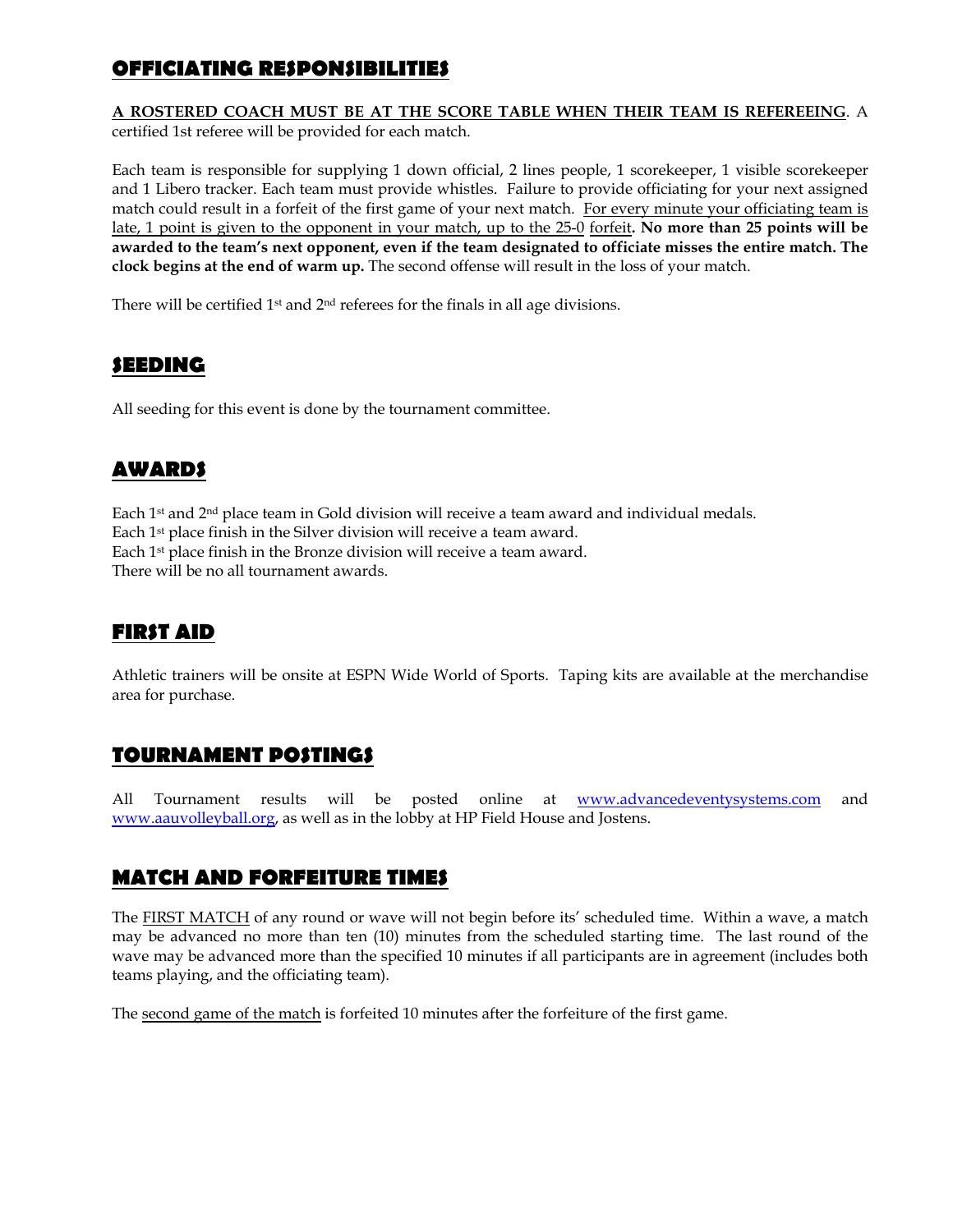## **ALL COACHES**

**All tie breaker games will be played at the end of each wave. Do not leave the gym if you are in a tie breaking situation. Do not leave the gym until all pool play is finished. You could forfeit, if you leave before a tie breaker.**

It is each team's responsibility to determine their Saturday finish and to report to any officiating responsibilities that they may have prior to their scheduled play on Sunday morning. Failure to report to your appropriate court on Sunday morning will carry the penalties outlined in the officiating responsibilities. If you are in doubt, please check with the gym director.

### **TIE BREAKING PROCEDURES**

**All Teams must be present to compete in the tie-breakers playoff games. If a team leaves the area this is considered a forfeit and they will be eliminated from the tie-breaker which will result in a two-way tie.** 

**For all competition leading to the Gold Championships:** 

**All two‐way ties will result in head‐to‐head competition.** If there are more teams tied for playoffs than there are positions (three teams for two spots), the tied teams must compete for positions in direct competition. All tie‐breaking games will be 1 rally game to **25 points**, no cap with a 3/3 minute warm‐up.

#### **For all competition NOT leading to the Gold Championships:**

There will be no playoff games.

#### **If there is a 3-way tie in the match record for 1st place:**

If the 3-way tie breaking procedure eliminates a team from possibly reaching the Gold Championships, then a tie-breaking game is required. In the event in which a 3-way tie for 1st place exists, the seeds in the playoff are determined by:

- a. Win-Loss ratio for the total number of games played in that pool
- b. Point percentage (a team's total points scored, divided by the total points scored by the opponents in that pool.)

The #1 seed will be 1st in the pool. The 2nd seed and 3rd seed will play 1 game to 25 points. Winner will be 2nd loser will be 3rd.

#### **If there is a 3-way tie in the match record for 2nd place:**

If the 3-way tie breaking procedure eliminates a team from possibly reaching the Gold Championships, then tie-breaking games are required. In the event in which a 3-way tie for 2nd place exists, the seeds in the playoff are determined by:

- a. Win-Loss ratio for the total number of games played in that pool
- b. Point percentage (a team's total points scored, divided by the total points scored by the opponents in that pool.)

The #2 seed will play the #3 seed, with the loser finishing fourth in the pool. The winner will play the #1 seed. The winner of this match will take 2nd place in the pool and the loser will take 3rd place.

#### **If there is a 4-way tie in the match record :**

If the 4-way tie breaking procedure eliminates a team from possibly reaching the Gold Championships, then tie-breaking games are required. In the event in which a 4-way tie exists, the seeds in the playoff are determined by:

- a. Win-Loss ratio for the total number of games played in that pool
- b. Point percentage (a team's total points scored, divided by the total points scored by the opponents in that pool.)

The #1 seed will play the #4 seed, with the loser finishing fourth in the pool. The #2 seed will play the #3 seed, with the loser finishing third in the pool. The two winners will play. The winner of this match will take 1st place in the pool and the loser will take 2nd place.